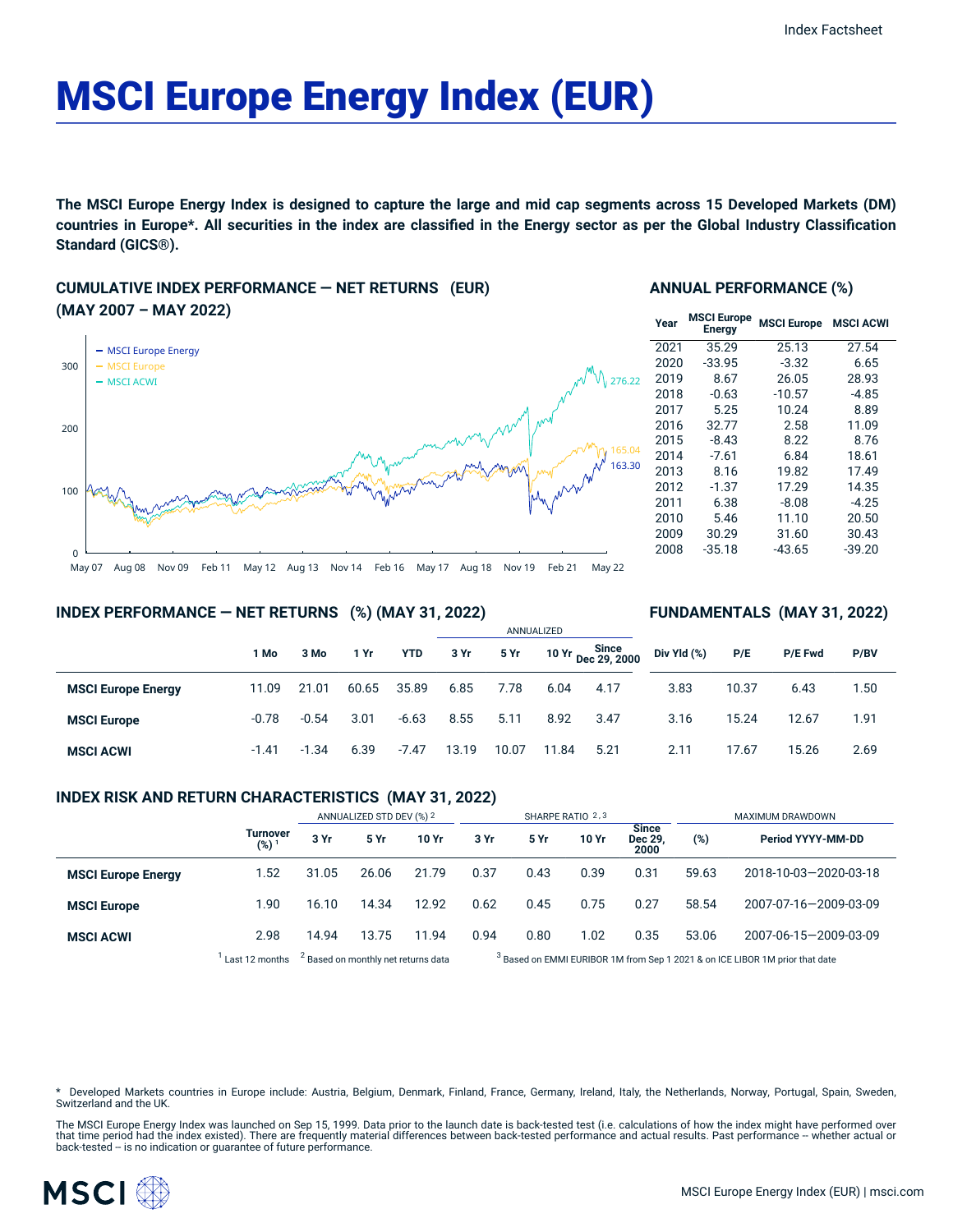# **INDEX CHARACTERISTICS**

|                     | <b>MSCI Europe Energy</b>     |  |
|---------------------|-------------------------------|--|
| Number of           | 12                            |  |
| <b>Constituents</b> |                               |  |
|                     | <b>Mkt Cap (EUR Millions)</b> |  |
| <b>Index</b>        | 601.911.69                    |  |
| Largest             | 215.264.83                    |  |
| <b>Smallest</b>     | 5,103.92                      |  |
| Average             | 50.159.31                     |  |
| <b>Median</b>       | 19.913.65                     |  |
|                     |                               |  |

### **TOP 10 CONSTITUENTS**

MAY 31, 2022 Index Factsheet

|                          | Country        | <b>Float Adj Mkt Cap</b><br><b>EUR Billions)</b> | <b>Index</b><br>$Wt.$ $(\%)$ |
|--------------------------|----------------|--------------------------------------------------|------------------------------|
| <b>SHELL</b>             | GB             | 215.26                                           | 35.76                        |
| <b>TOTALENERGIES</b>     | <b>FR</b>      | 139.44                                           | 23.17                        |
| ΒP                       | GB             | 100.88                                           | 16.76                        |
| <b>ENI</b>               | ΙT             | 35.83                                            | 5.95                         |
| <b>EOUINOR</b>           | N <sub>O</sub> | 34.99                                            | 5.81                         |
| <b>REPSOL</b>            | ES             | 21.76                                            | 3.61                         |
| <b>NESTE CORPORATION</b> | FI             | 18.07                                            | 3.00                         |
| <b>LUNDIN ENERGY</b>     | <b>SE</b>      | 9.03                                             | 1.50                         |
| OMV AG                   | AT             | 8.01                                             | 1.33                         |
| TENARIS (IT)             | IT             | 7.38                                             | 1.23                         |
| Total                    |                | 590.66                                           | 98.13                        |
|                          |                |                                                  |                              |

# **FACTORS - KEY EXPOSURES THAT DRIVE RISK AND RETURN MSCI FACTOR BOX**



# **SUB-INDUSTRY WEIGHTS**



# **MSCI FaCS**



relative to a broad global index - MSCI ACWI IMI.

Neutral factor exposure (FaCS = 0) represents MSCI ACWI IMI.

# United Kingdom 52.52% **C** France 23.17% Italy 7.18% Norway 6.66% Spain 3.61% Other 6.85% 23.17% 52.52% 7.18% 6.66% 3.61%  $6.85%$

# **COUNTRY WEIGHTS**